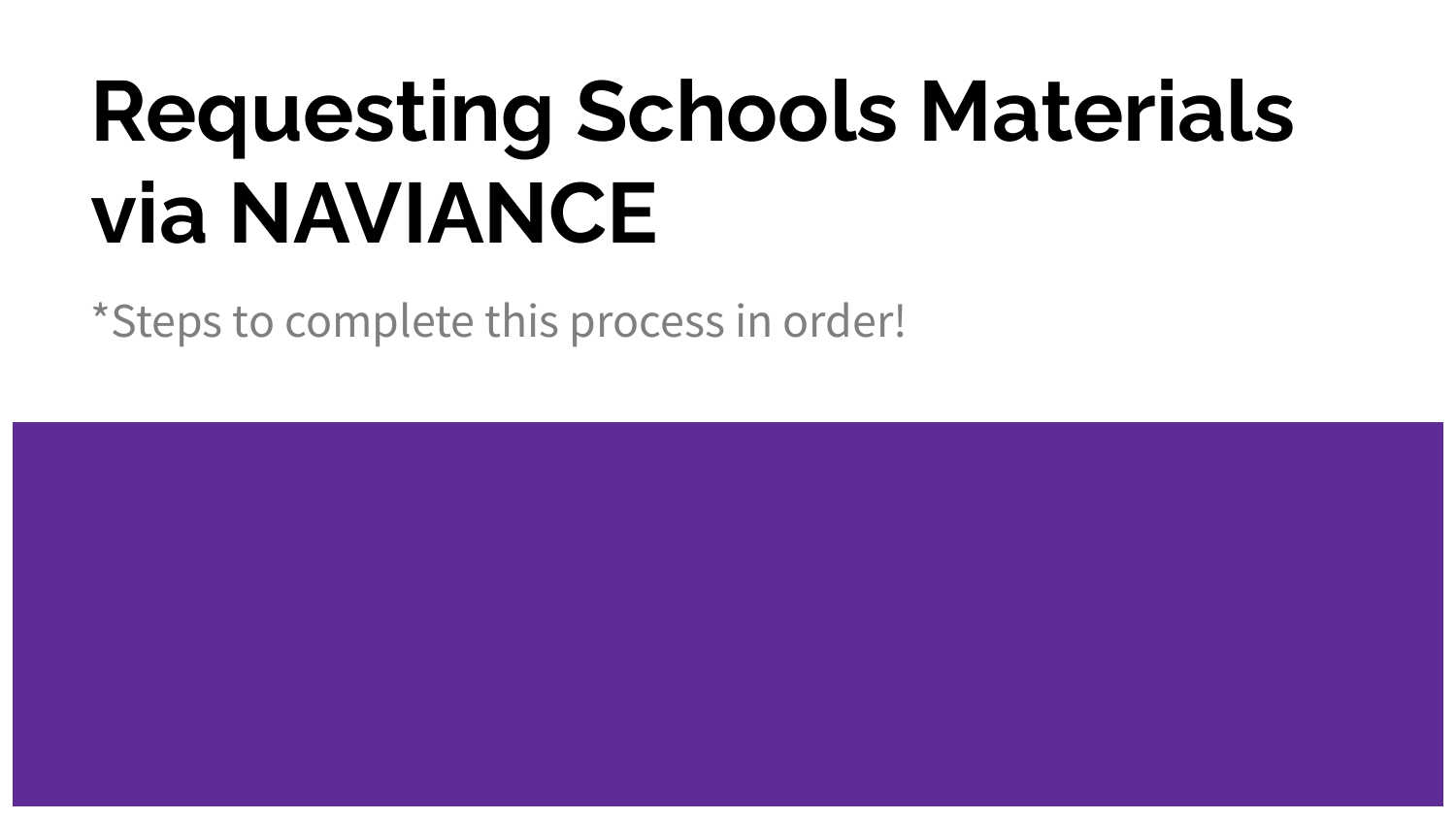## **Add Colleges to "Colleges I'm applying to list"**

Step 1!

- Once you have determined schools that you are 100% planning to submit an application to, add them to your NAVIANCE list

- You can migrate schools from your "thinking about list" to make this process easier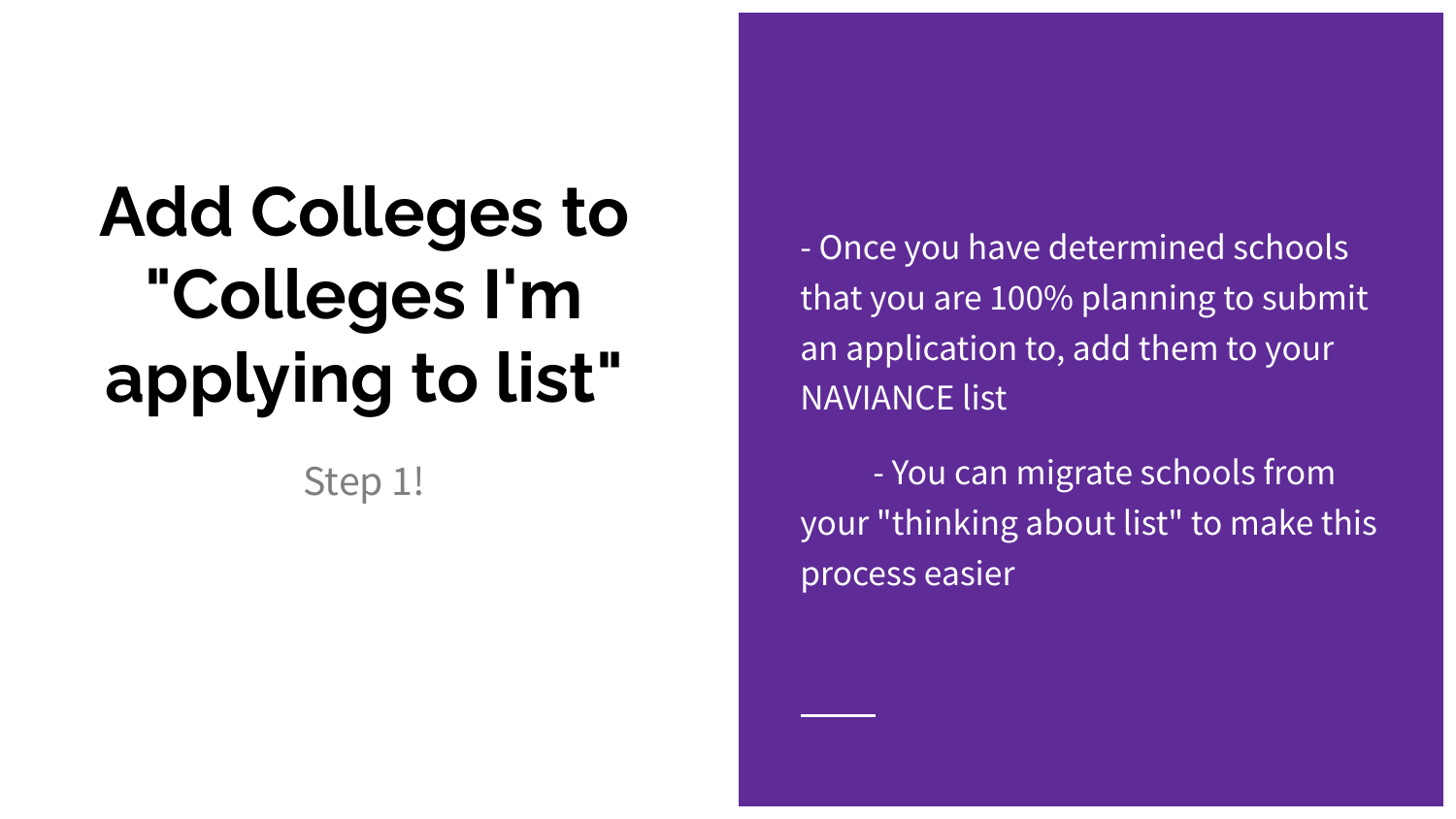## **Requesting Transcripts**

### on NAVIANCE

- You must request a transcript, with the appropriate deadline date/application type

- if a deadline date populates incorrectly, notify your counselor of the correct due date ASAP

- We can not send any materials without a transcript request!

- if you are applying to a CommonApp school, you must have completed the FERPA waiver

- When requesting a transcript, you are required to select how you are applying (CommonApp, direct to institution, etc).

- If you add additional schools at a later date, you must request a transcript - it is okay if you make multiple requests!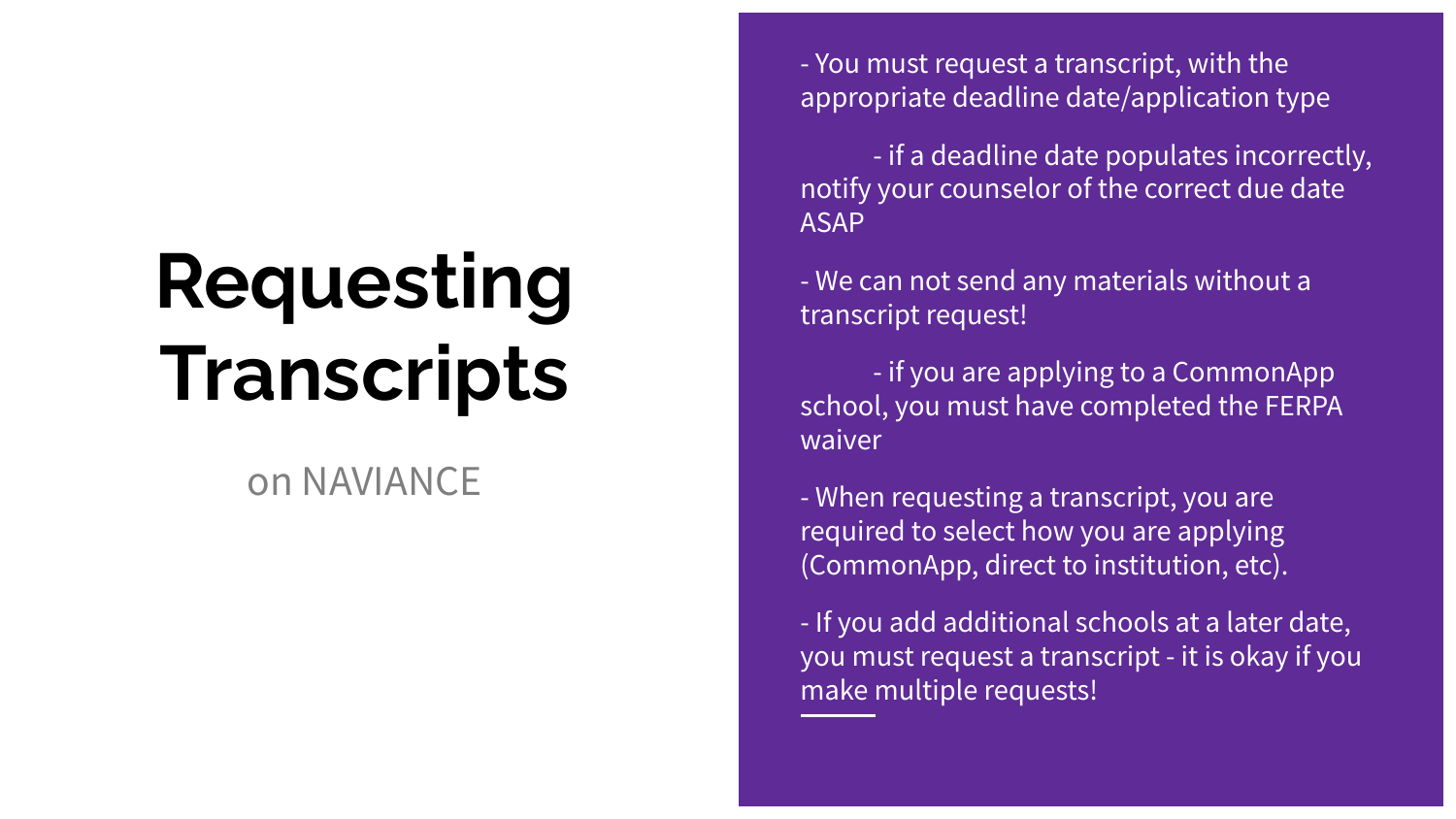## **Requesting LORS**

### on NAVIANCE

- You must request a specific teacher for each college request

-ex. Select teacher from drop down menu, and check which colleges you wish that teacher's letter be submitted to

- You must notify your teacher if:

- request is for a CommonApp school or a non-CommonApp school

- deadline/due date

- if you add additional colleges to your list, write a note to your teacher so they are aware!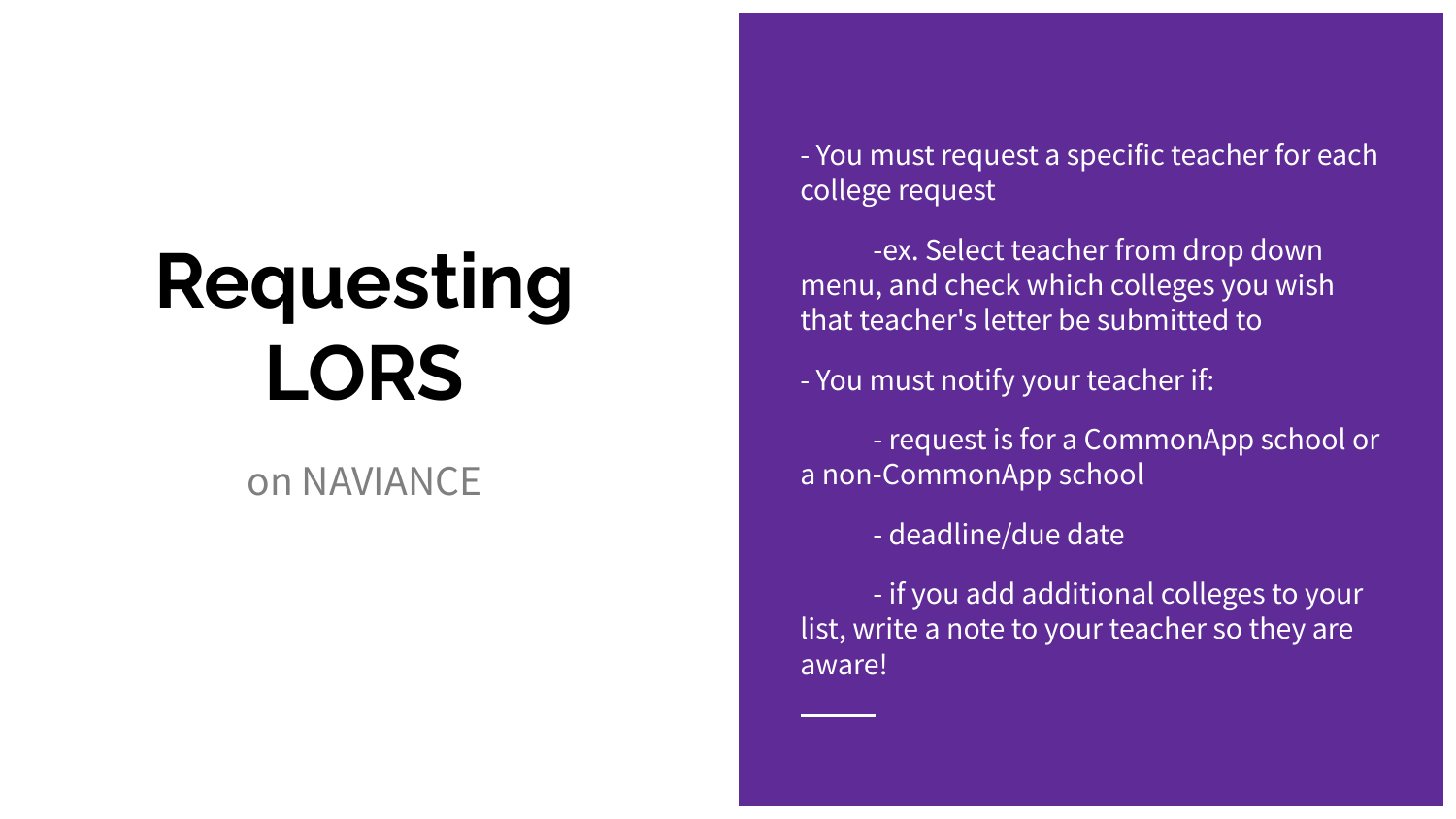## **Sample "notes to teacher"**

#### **For CommonApp schools:**

"Thank you for writing a letter of recommendation on my behalf. My earliest CommonApp deadline is XXX."

If you add schools at a later date:

"I have adjusted my colleges I am applying to list and added more CommonApp schools. You should not need to submit any additional information, but I wanted you to be aware in case you receive an email"

#### **For Non CommonApp schools:**

"Thank you for writing a letter on my behalf. I am applying to XXX college via a school based application. My deadline is XXX."

If you add schools at a later date:

"I have adjusted my colleges I am applying to list and added more non-CommonApp schools. You should be getting a new request in your email. This due date is XXX."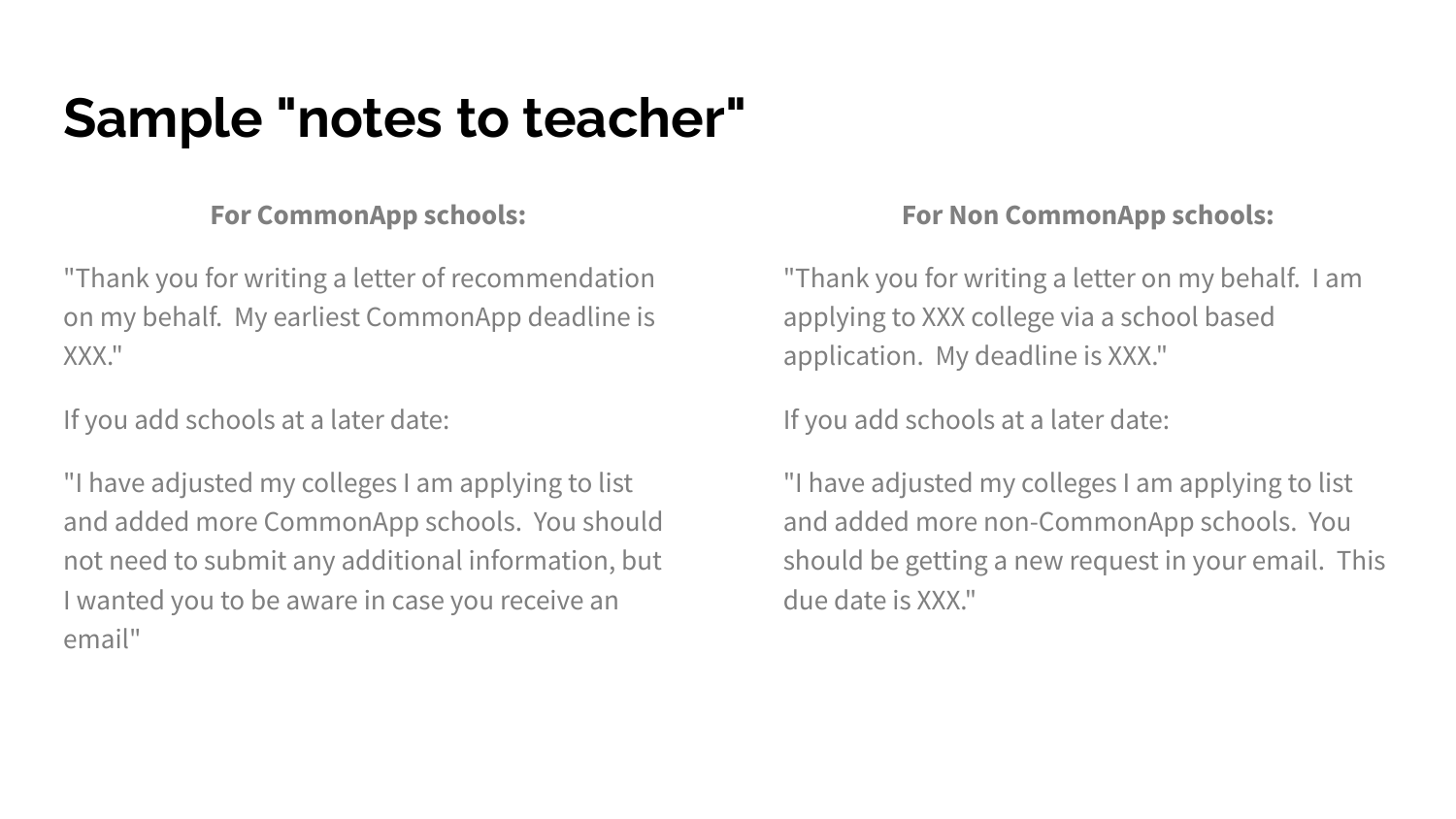## **Sample Notes if you have CommonApp and Non-CommonApp Schools**

"Thank you for writing a letter on my behalf. I am applying to both CommonApp and Non-CommonApp schools. My earliest deadline date is XXX."

### IF YOU ADD ADDITIONAL SCHOOLS AT A LATER TIME, SEND A NOTE LIKE THIS:

"I adjusted my "colleges I am applying to list," to include additional CommonApp and non-CommonApp schools. UMASS and BSU are CommonApp schools, you should not need to submit anything to either school. Pace University is a non-CommonApp school for me, and I will need you to submit my letter of recommendation by XXX."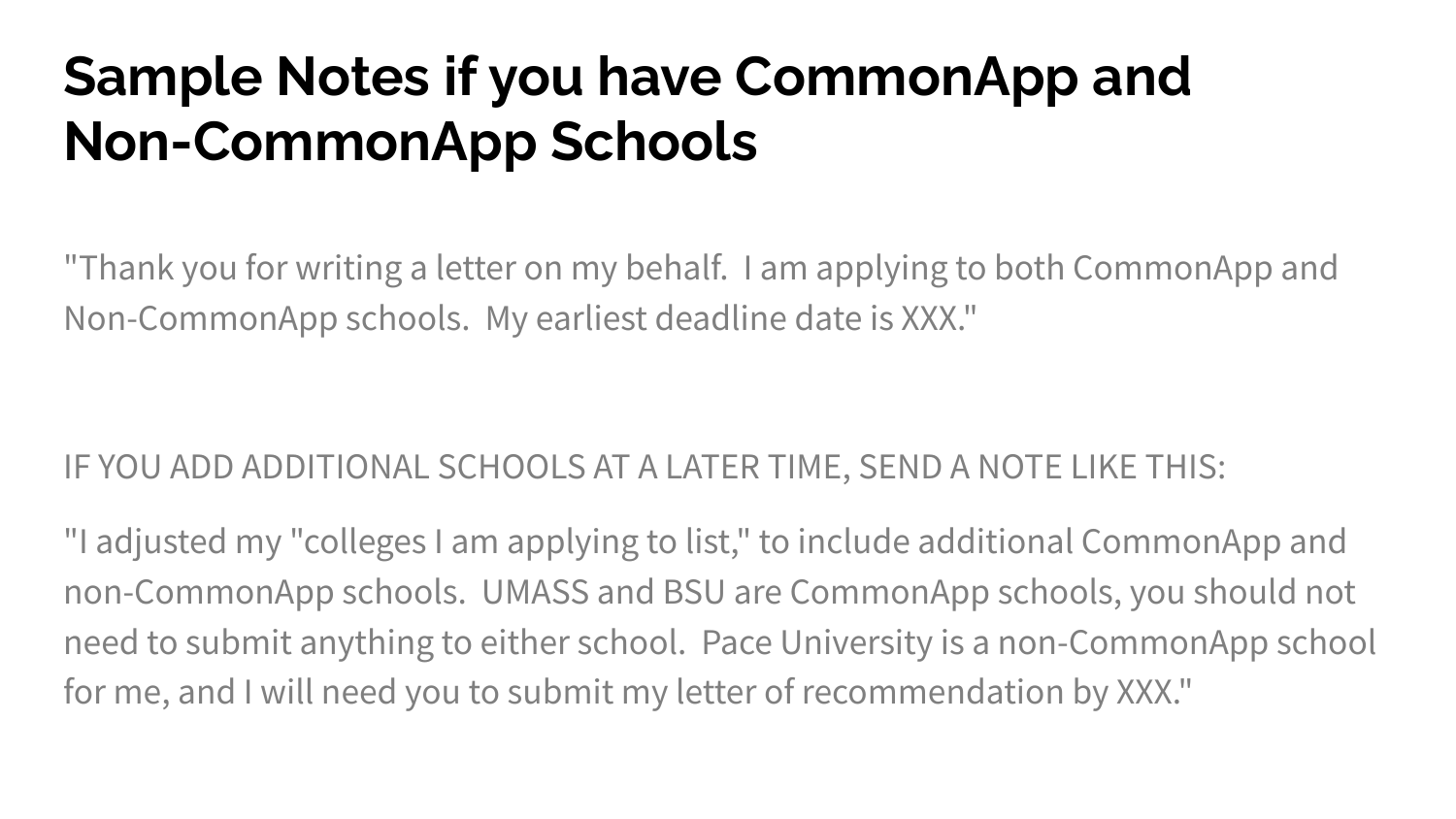| <b>Bridgewater State University</b><br>0 required / 3 allowed / 0 requested                                                |             |  |
|----------------------------------------------------------------------------------------------------------------------------|-------------|--|
| Florida State University<br>0 required / 0 allowed / 0 requested<br>This college does not accept Letters of Recommendation | Nov 01 2021 |  |
| Pace University, New York City Campus<br>1 required / 2 allowed / 0 requested                                              | Jan 27 2022 |  |
| University of Massachusetts-Amherst<br>0 required / 3 allowed / 0 requested                                                | Jan 15 2022 |  |

3. Include a personal note to remind your recommender about your great qualities and any specifics about your request:

| Hi Mrs. Frias,                                                                                                                                                                                                                                                                                                                                    |
|---------------------------------------------------------------------------------------------------------------------------------------------------------------------------------------------------------------------------------------------------------------------------------------------------------------------------------------------------|
| I adjusted my "colleges I am applying to list," to include additional Common App and non-Common App schools. UMASS Amherst and BSU are Common App schools. You should<br>not need to submit anything to either school. Pace University is a non-Common App school for me, and I will need you to submit my letter of recommendation by Jan. 27th. |
| Thank you!                                                                                                                                                                                                                                                                                                                                        |

2590 characters remaining